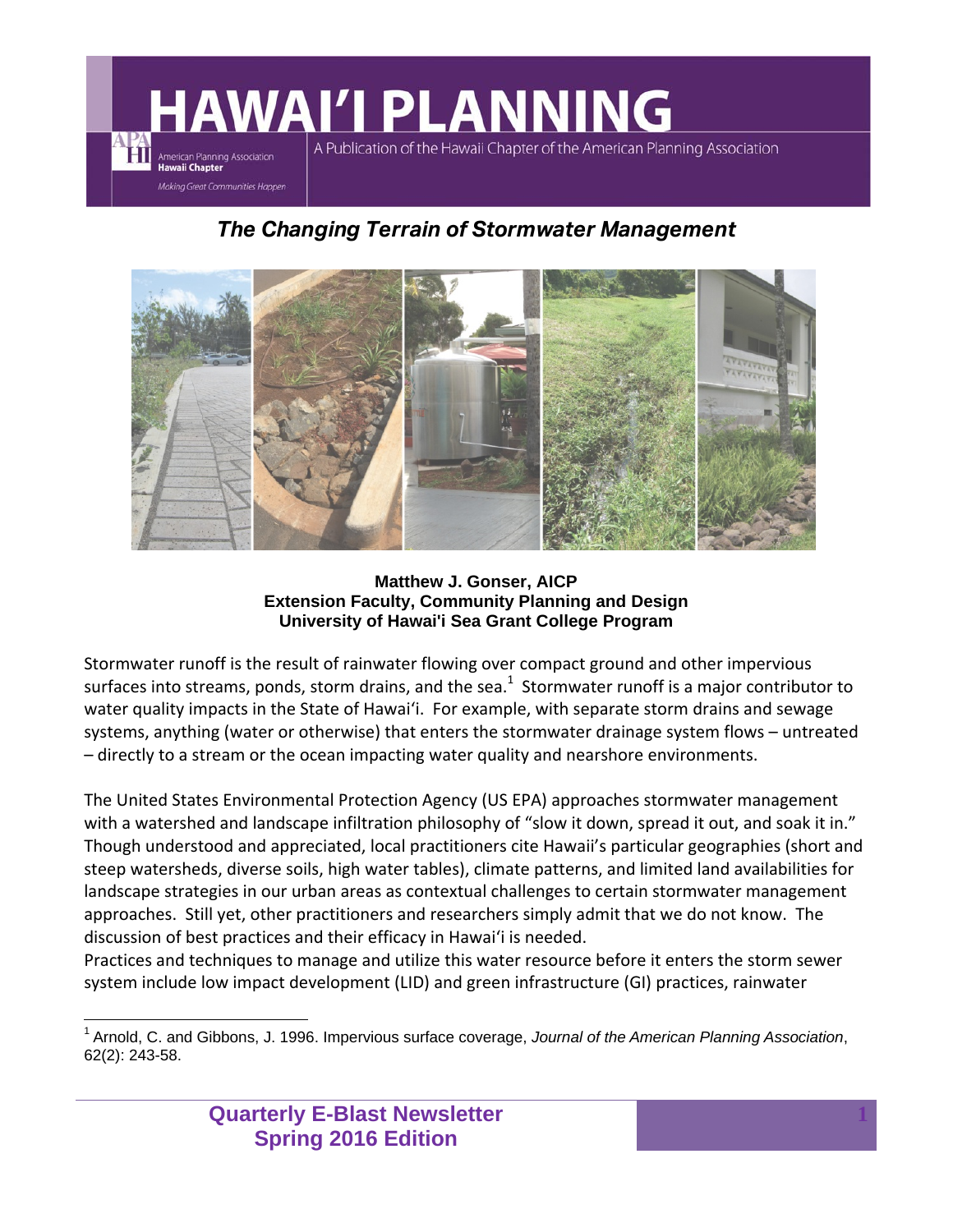## **AWAI'I PLANNING**

American Planning Association **Hawaii Chapter** 

**Makina Great Communities Happen** 

A Publication of the Hawaii Chapter of the American Planning Association

catchment, and a multitude of building and plumbing techniques for water capture, recycling, and reuse. In addition to the regulation of stormwater management at the parcel and building scale (e.g., infiltration, green/blue roofs, cisterns/rain barrels, rainwater and gray water reuse), there are opportunities for interventions within the public right‐of‐way (ROW) (e.g., biofiltration, street trees, flow through planters, and permeable surfaces) that can provide multiple benefits, including aesthetics, urban ecological systems, and enhanced environmental conditions and experience for walking and bicycling.

Over the past few years there have been many developments in the areas of stormwater regulation and management across the state. The U.S. Environmental Protection Agency (EPA) and Hawai'i Department of Health (HDOH) have conducted multiple audits of the Municipal Separate Storm Sewer System (MS4) and National Pollutant Discharge Elimination System (NPDES) for both the City and County of Honolulu and Hawai'i Community Development Authority (HCDA), specifically the Kaka'ako District. Several potential violations have been identified for both the post‐construction best management practices (BMP) program and Storm Water Management Program. In February 2015 the city received a new MS4 NPDES permit. The permit requires, among other things, the city to update its "Rules Relating to Storm Drainage Standards" addressing post‐construction runoff and LID for new development and redevelopment projects. The Hawai'i Department of Transportation (HDOT) also owns and operates a large MS4 on O'ahu. Additionally, an area in the County of Maui has been designated as an "Urbanized Area" in the last census and now Maui is required to prepare and obtain approval of MS4 and NPDES permits for this portion of the county.

The Hawai'i Chapter of the American Planning Association (APA‐HI) has played a role in extending and sharing that information, specifically through our lunch presentation series in May 2015, when we organized and hosted the program, "Post‐Construction Stormwater Best Management Practices – What Audits and New Permits Require for both the City and the State." The event objective was to hear from private and public sector program managers on what the program enhancements mean for planning and design work moving forward.

At this presentation several announcements were made:

- State of Hawai'i Department of Transportation Highways Division would release an updated Stormwater Permanent Best Management Practices Manual (effective October 2015)
- City and County of Honolulu must update its "Rules Relating to Storm Drainage Standards" by summer 2016 – this is forthcoming
- Practitioners and regulators are looking for ways to enhance educational opportunities and elevate best management practices

**Quarterly E-Blast Newsletter Spring 2016 Edition**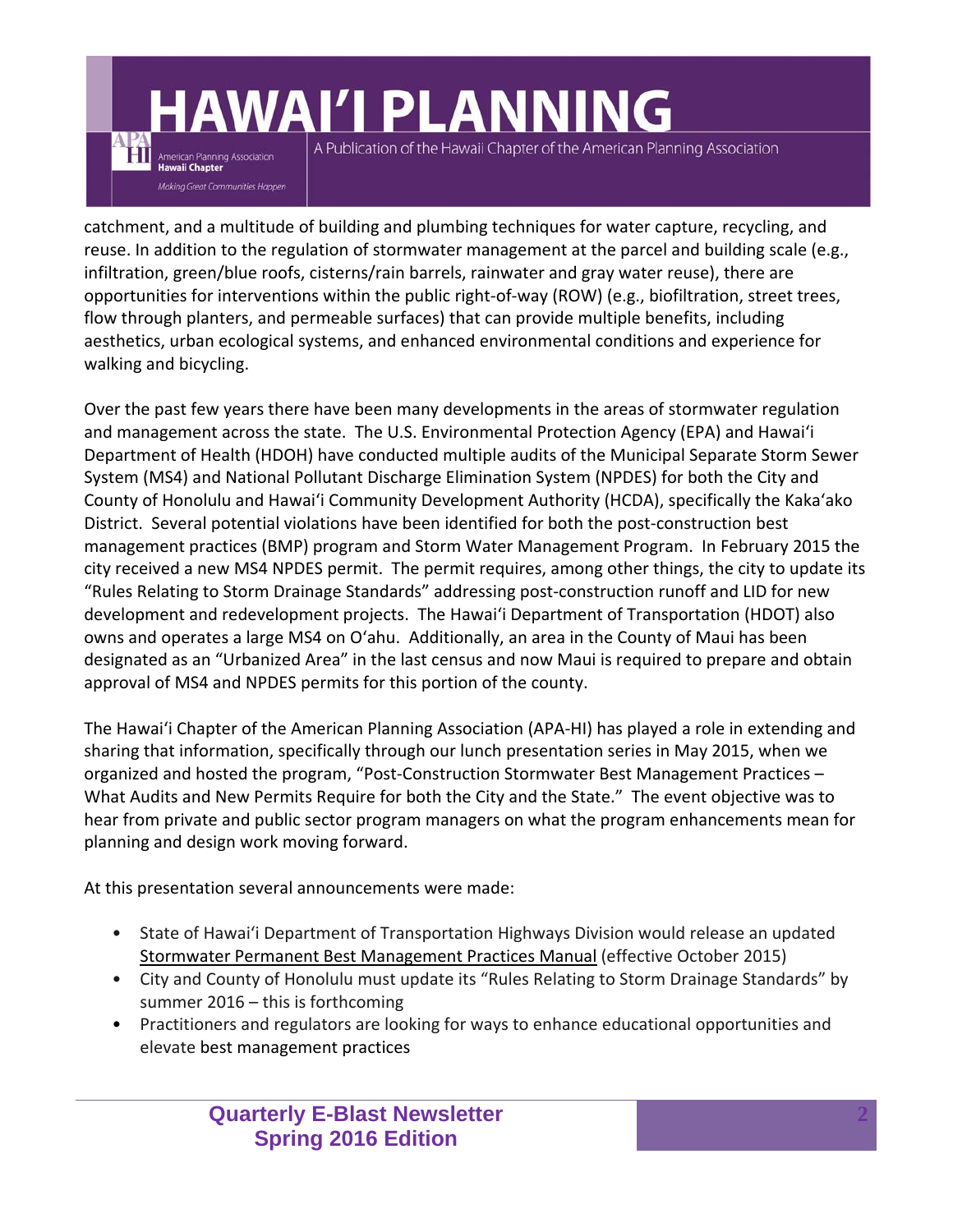# **AWAI'I PLANNING**

American Planning Association **Hawaii Chapter** 

Making Great Communities Happen

A Publication of the Hawaii Chapter of the American Planning Association

- New practices and regulations emphasize infiltration as the priority best management practice (revised requirements are to prioritize infiltration, evapotranspiration, or harvesting/reuse of stormwater, followed by other practices that treat and release storm water)
- Hawai'i Governor David Ige signed into law Act 042 (May 06, 2015) Relating to Stormwater Management (HB 1325 HD1 SD1), which authorizes the counties to establish and charge user fees for stormwater management: Hawai'i Revised Statutes Sec. 46‐1.5 (E), "[Each county shall have the power to] Establish and charge user fees to create and maintain any stormwater management system or infrastructure" – this Act took effect upon its approval.

Specific to the third item – education – the University of Hawai'i Sea Grant College Program (Hawai'i Sea Grant) has recently placed greater resources and attention to the topics of stormwater management, green infrastructure (GI), low impact development (LID), and other water sensitive design practices:

*Smartphone Application* – provided Hawai'i‐specific content to the Rain Garden mobile application developed by the University of Connecticut Center for Land Use Education and Research (UCONN CLEAR) and Connecticut Nonpoint Education for Municipal Officials (NEMO) Program. This content was compiled with the help of several local experts of LID and native plants.

*Training* – hosted NOAA's "Introducing Green Infrastructure for Coastal Resilience" training, which provided an introductory overview and highlited local expertise and project highlights. Nearly 70 statewide practitioners attended this day‐long activity, which qualified for 6 AICP CM credits.

*Web Materials* – with a summer research fellow from the UH Department of Civil and Environmental Engineering, developed educational web materials with focus a focus on GI for stormwater management; GI practices; tools and resources; quantity and quality; and external resources.

*Web Atlas* – in partnership with the National NEMO Network, populated and launched an on-line atlas of best management practices. It is an online resource, providing geo‐referenced examples of GI and LID for stormwater management. You can browse the Atlas by either selecting an area, land use type, project type or simply clicking on a pinned site. This educational resource is to be continuously populated and actively seeks project entries! You can add your own project to the atlas by filling out the submission form here. The Atlas is slated to receive an overhaul in the near future – there are currently some issues with image display. The City and County of Honolulu Department of Facilities Maintenance has linked to the Atlas on its LID page.